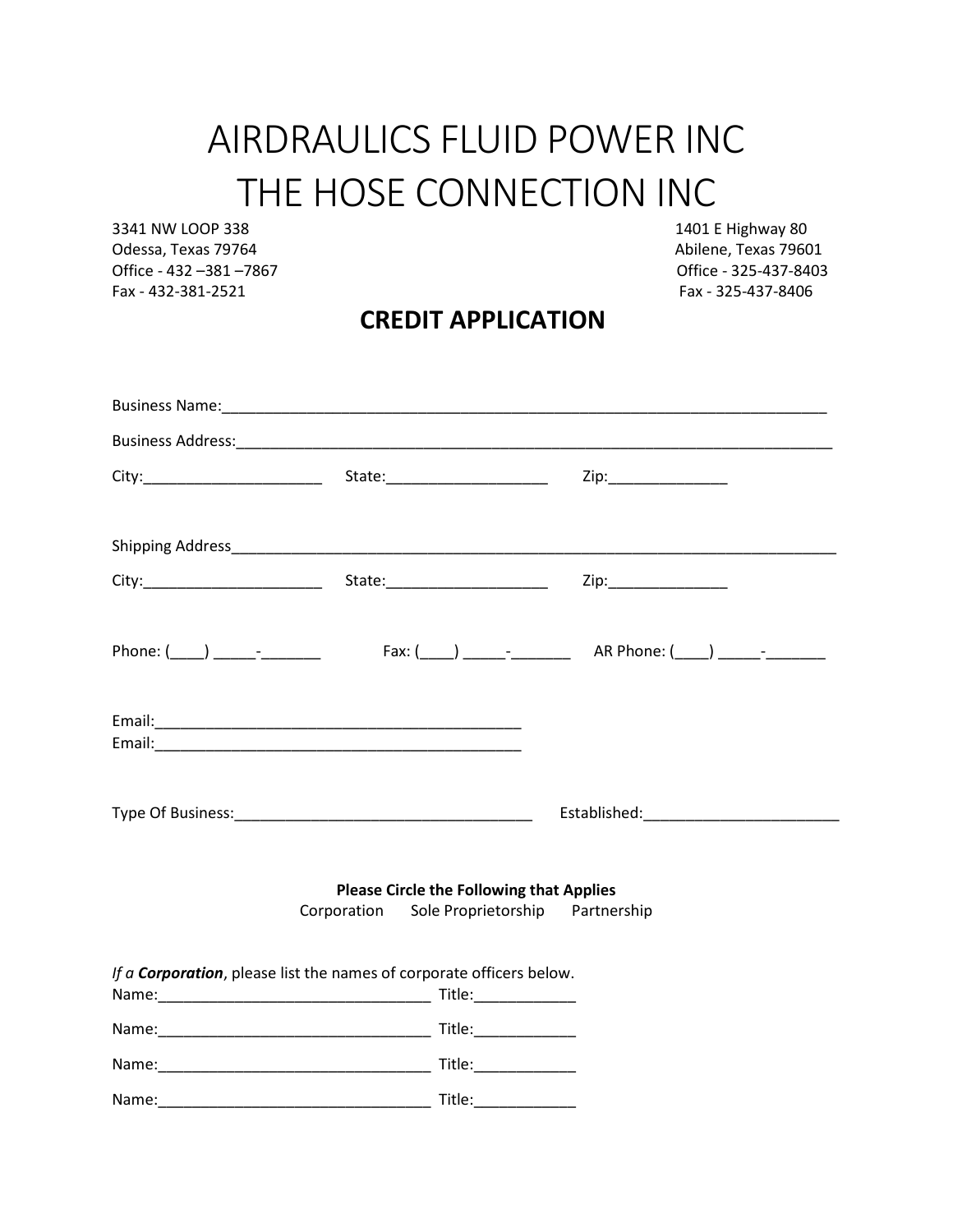| If a Sole Proprietorship, Please fill out the following information. |  |  |                                                                                                                                                                                                                               |  |
|----------------------------------------------------------------------|--|--|-------------------------------------------------------------------------------------------------------------------------------------------------------------------------------------------------------------------------------|--|
|                                                                      |  |  |                                                                                                                                                                                                                               |  |
|                                                                      |  |  |                                                                                                                                                                                                                               |  |
| Social Security ______________________                               |  |  |                                                                                                                                                                                                                               |  |
| If a <b>Partnership</b> , please list partners below.                |  |  |                                                                                                                                                                                                                               |  |
|                                                                      |  |  |                                                                                                                                                                                                                               |  |
|                                                                      |  |  |                                                                                                                                                                                                                               |  |
|                                                                      |  |  |                                                                                                                                                                                                                               |  |
| Social Security ______________________                               |  |  |                                                                                                                                                                                                                               |  |
|                                                                      |  |  |                                                                                                                                                                                                                               |  |
|                                                                      |  |  |                                                                                                                                                                                                                               |  |
|                                                                      |  |  |                                                                                                                                                                                                                               |  |
| Social Security <b>Figure 2018</b>                                   |  |  |                                                                                                                                                                                                                               |  |
|                                                                      |  |  |                                                                                                                                                                                                                               |  |
|                                                                      |  |  |                                                                                                                                                                                                                               |  |
|                                                                      |  |  |                                                                                                                                                                                                                               |  |
|                                                                      |  |  |                                                                                                                                                                                                                               |  |
|                                                                      |  |  |                                                                                                                                                                                                                               |  |
|                                                                      |  |  |                                                                                                                                                                                                                               |  |
|                                                                      |  |  |                                                                                                                                                                                                                               |  |
|                                                                      |  |  |                                                                                                                                                                                                                               |  |
| Social Security ____________________                                 |  |  |                                                                                                                                                                                                                               |  |
|                                                                      |  |  | If we need to bill a PARENT COMPANY, please fill out the following information.                                                                                                                                               |  |
|                                                                      |  |  | Parent Company Name: Name and Second Company of the Company Name and Second Company of the Company of the Company of the Company of the Company of the Company of the Company of the Company of the Company of the Company of |  |
|                                                                      |  |  |                                                                                                                                                                                                                               |  |
|                                                                      |  |  |                                                                                                                                                                                                                               |  |
|                                                                      |  |  |                                                                                                                                                                                                                               |  |
|                                                                      |  |  |                                                                                                                                                                                                                               |  |
|                                                                      |  |  | <b>BANK INFORMATION</b>                                                                                                                                                                                                       |  |
|                                                                      |  |  |                                                                                                                                                                                                                               |  |
|                                                                      |  |  |                                                                                                                                                                                                                               |  |
|                                                                      |  |  |                                                                                                                                                                                                                               |  |
|                                                                      |  |  |                                                                                                                                                                                                                               |  |
|                                                                      |  |  |                                                                                                                                                                                                                               |  |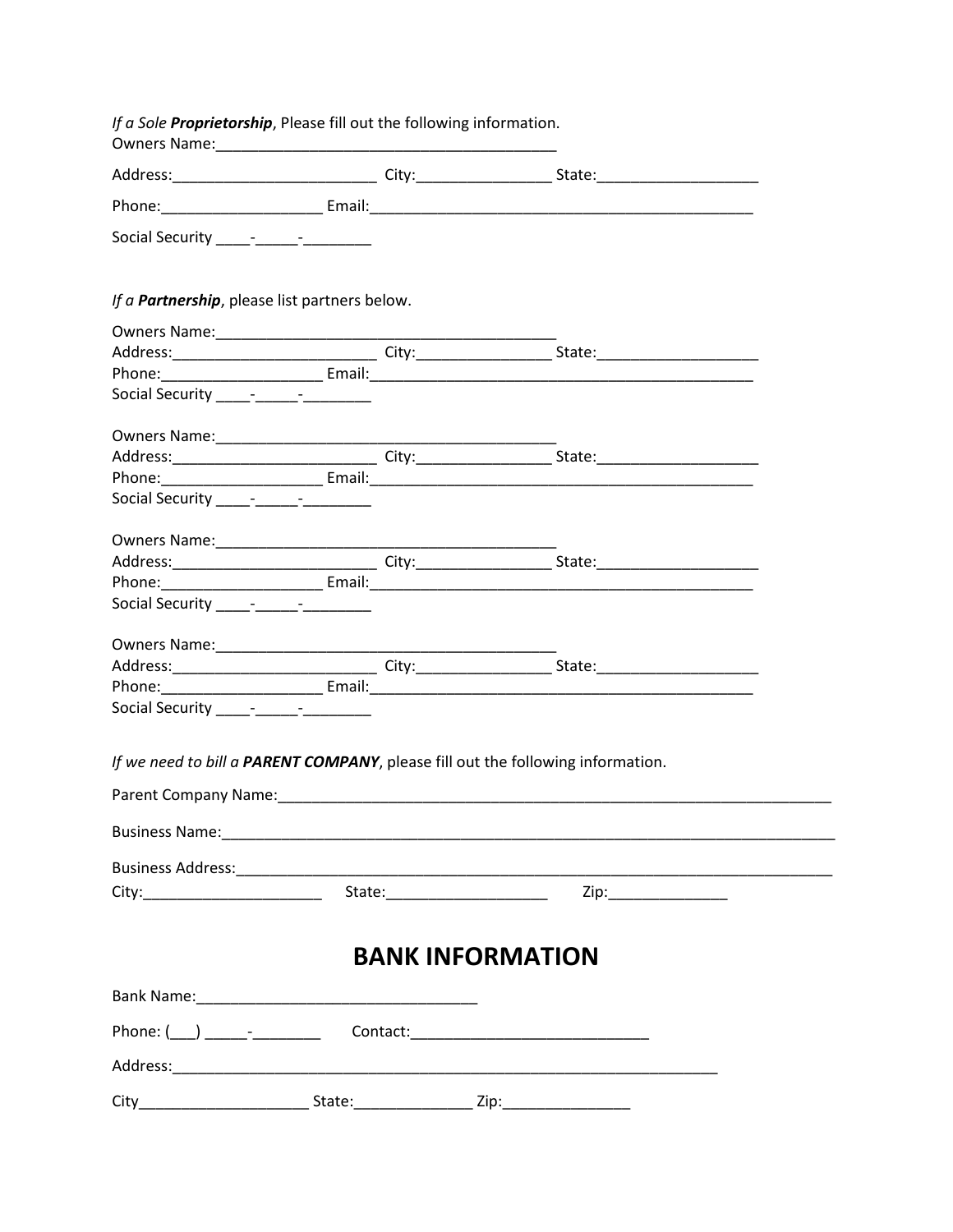#### **TRADE REFERENCES**

|                                   | <b>Other Information</b>                                                                                                         |                                              |
|-----------------------------------|----------------------------------------------------------------------------------------------------------------------------------|----------------------------------------------|
|                                   |                                                                                                                                  | (MUST SEND A COPY WITH CREDIT APPLICATION!!) |
| <b>P.O Number Required YES NO</b> | <b>Emaill Invoices YES NO</b><br>If you require a PO for is to be paid you must have it when you pick up products. NO EXCEPTIONS |                                              |
| <b>Authorized Purchasers:</b>     |                                                                                                                                  |                                              |
|                                   |                                                                                                                                  |                                              |
|                                   |                                                                                                                                  |                                              |
|                                   |                                                                                                                                  |                                              |
|                                   |                                                                                                                                  |                                              |